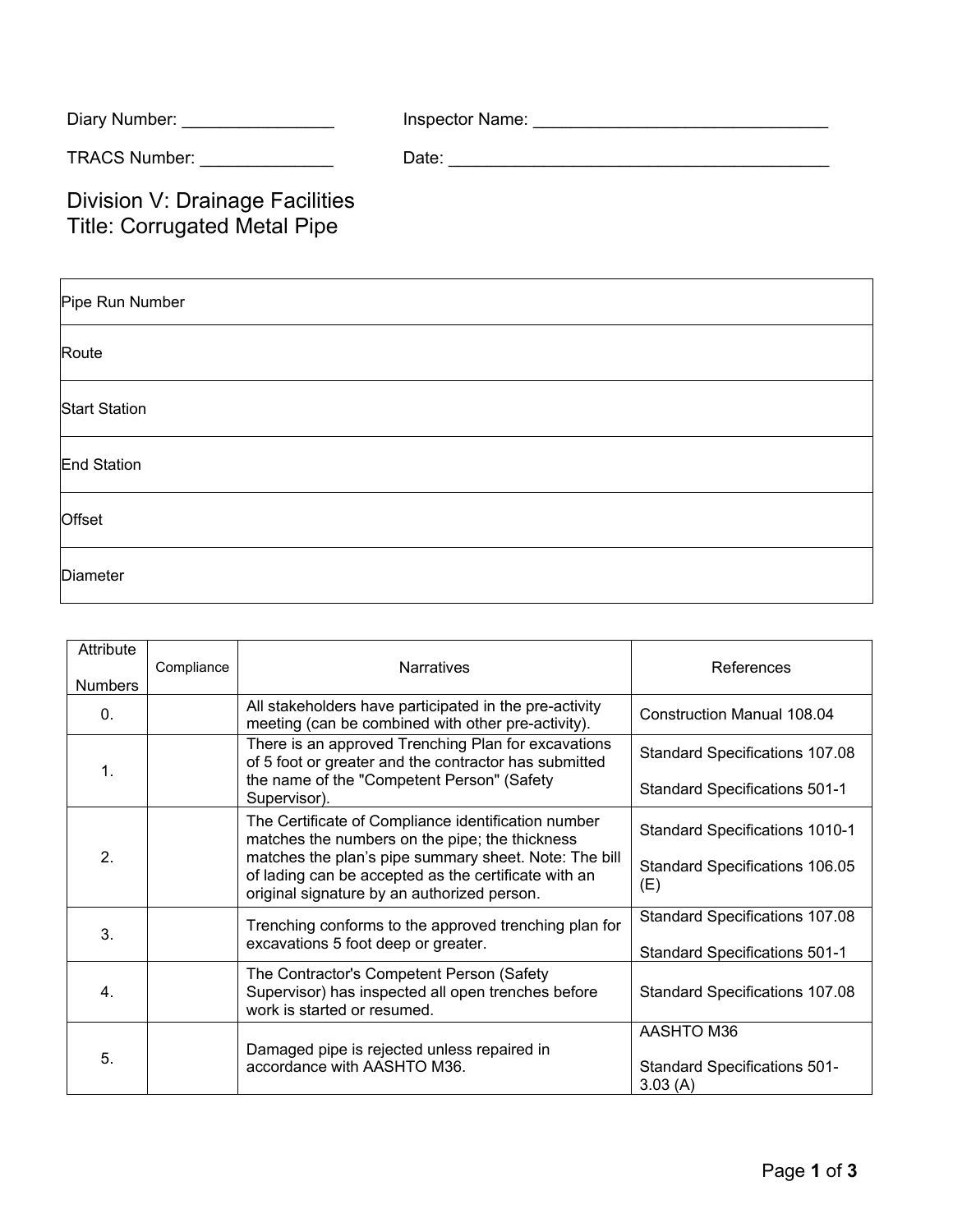| 6.  | Helical corrugated metal pipes shall have the ends re-<br>rolled to circumferential corrugations to facilitate<br>coupling. The re-rolled end shall extend a minimum of<br>two corrugations from the end of the pipe. When a<br>new pipe is to be connected to the end of an existing<br>in-place helical pipe, a coupling band with projections<br>(dimples) may be used to make the connection. | <b>Standard Specifications 501-</b><br>3.03(B)(1)                                              |
|-----|---------------------------------------------------------------------------------------------------------------------------------------------------------------------------------------------------------------------------------------------------------------------------------------------------------------------------------------------------------------------------------------------------|------------------------------------------------------------------------------------------------|
| 7.  | Rock, hardpan, unyielding, soft, or spongy materials<br>on the bottom of the trench are removed at least 12"<br>and replaced with compacted structural backfill in 6"<br>lifts.                                                                                                                                                                                                                   | <b>Standard Specifications 501-</b><br>3.01                                                    |
| 8.  | Open 4 feet or deeper excavations with slopes steeper<br>than 1:2 left unattended are protected with 72-inch<br>temporary chain link fencing, or approved equal,<br>satisfactory to the Engineer. It is secured after normal<br>working hours.                                                                                                                                                    | <b>Standard Specifications 107.08</b>                                                          |
| 9.  | The measured diameter does not vary by more than<br>one percent or 1/2 inch, whichever is greater, from the<br>plan diameter.                                                                                                                                                                                                                                                                     | AASHTO M 36<br><b>Standard Specifications 501-</b><br>3.03(A)                                  |
| 10. | Non-trench installation: Embankment was built up and<br>compacted simultaneously with the bedding and<br>backfill; or the embankment was constructed, and then<br>trenched normally.                                                                                                                                                                                                              | <b>Construction Standard</b><br>Drawings C13.15<br><b>Standard Specifications 501-</b><br>3.01 |
| 11. | Pipe not in alignment, showing undue settlement,<br>damaged after placement, or not having a positive<br>joint connection is removed and either replaced or<br>reinstalled per the Engineer.                                                                                                                                                                                                      | AASHTO M 36<br><b>Standard Specifications 501-</b><br>3.03                                     |
| 12. | Where existing pipes are extended, damaged portions<br>of existing pipe ends are removed or repaired.                                                                                                                                                                                                                                                                                             | <b>Standard Specifications 501-</b><br>3.03(B)(1)                                              |
| 13. | Damaged galvanized coatings are repaired in<br>accordance with Standard Specifications 1002-2.02.                                                                                                                                                                                                                                                                                                 | Standard Specifications 1002-<br>2.02<br><b>Standard Specifications 501-</b><br>3.03(B)(1)     |
| 14. | Field joints for corrugated metal pipe shall provide<br>strength to maintain alignment, prevent separation,<br>prevent infiltration of side fill material, and prevent<br>leakage.                                                                                                                                                                                                                | <b>Standard Specifications 501-</b><br>3.03(B)(1)                                              |
| 15. | Coupling bands with flat or O-ring gaskets are<br>installed and the bands are installed with the gaskets<br>in position and tightened to provide a good seal.                                                                                                                                                                                                                                     | <b>Standard Specifications 1010-</b><br>2.01<br><b>Standard Specifications 501-</b><br>3.03(B) |
| 16. | Bedding material meets gradation, the plasticity index<br>(PI) does not exceed 8, and resistivity exceeds the<br>2,000 ohm-centimeters (unless otherwise specified).                                                                                                                                                                                                                              | <b>Standard Specifications 501-</b><br>3.02(A)(1)                                              |
| 17. | Bedding material for metal pipe (except aluminum),<br>has a pH between 6.0 and 10.0. Aluminum pipe<br>bedding pH is between 6.0 and 9.0.                                                                                                                                                                                                                                                          | <b>Standard Specifications 501-</b><br>3.02(A)(1)                                              |
| 18. | All trash, forms, sheeting, bracing and loose rock or<br>loose earth shall be removed from the areas to be<br>backfilled before backfill material is placed.                                                                                                                                                                                                                                      | <b>Standard Specifications 501-</b><br>$3.02$ (B)(1)                                           |
| 19. | Pipes in a trench condition are placed on a 6" layer of<br>standard aggregate bedding.                                                                                                                                                                                                                                                                                                            | <b>Standard Specifications 501-</b><br>3.02(B)(1)                                              |